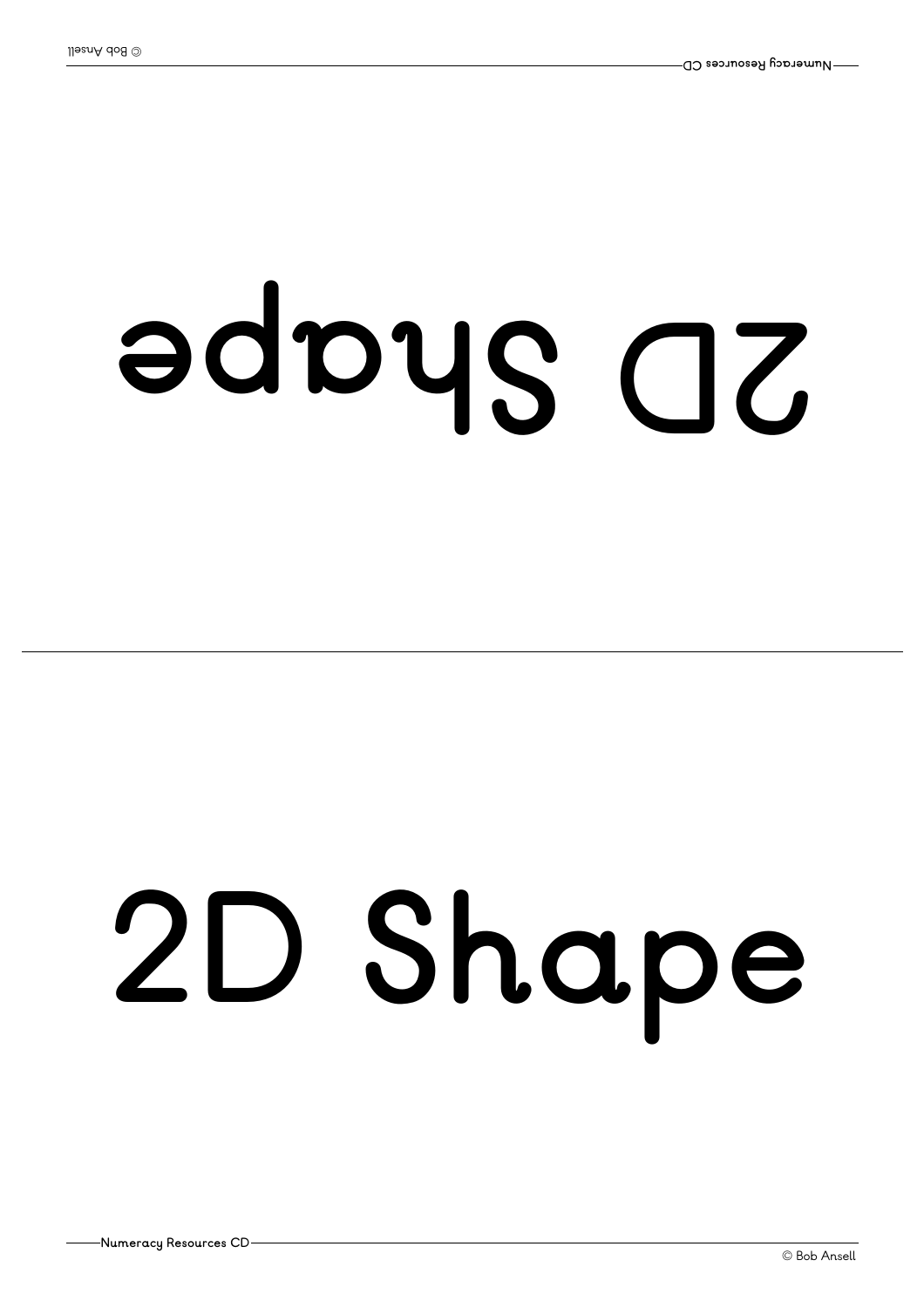#### **el cri <sup>c</sup>**

#### **circle**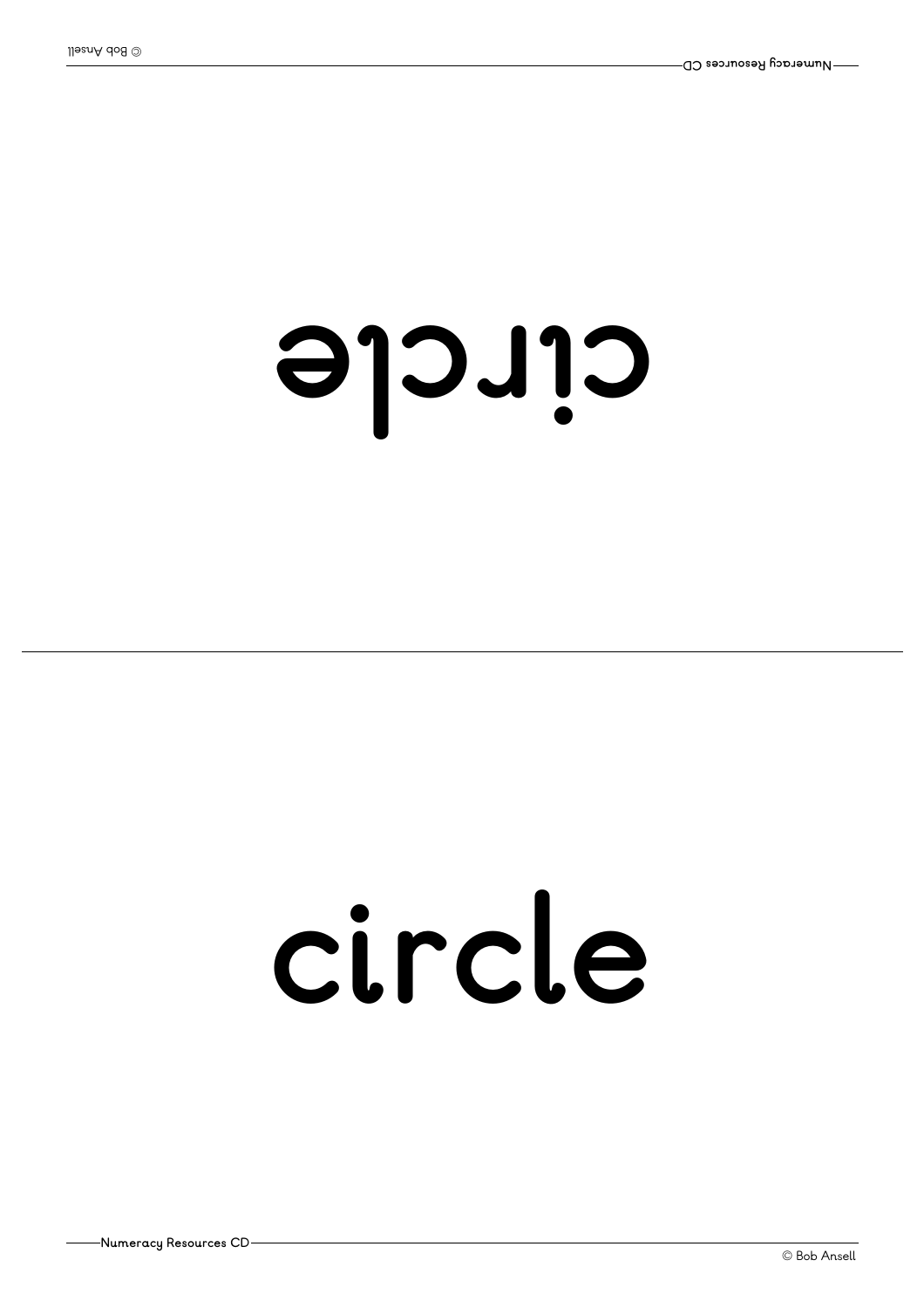#### **<sup>r</sup> al ucri <sup>c</sup>**

#### **circular**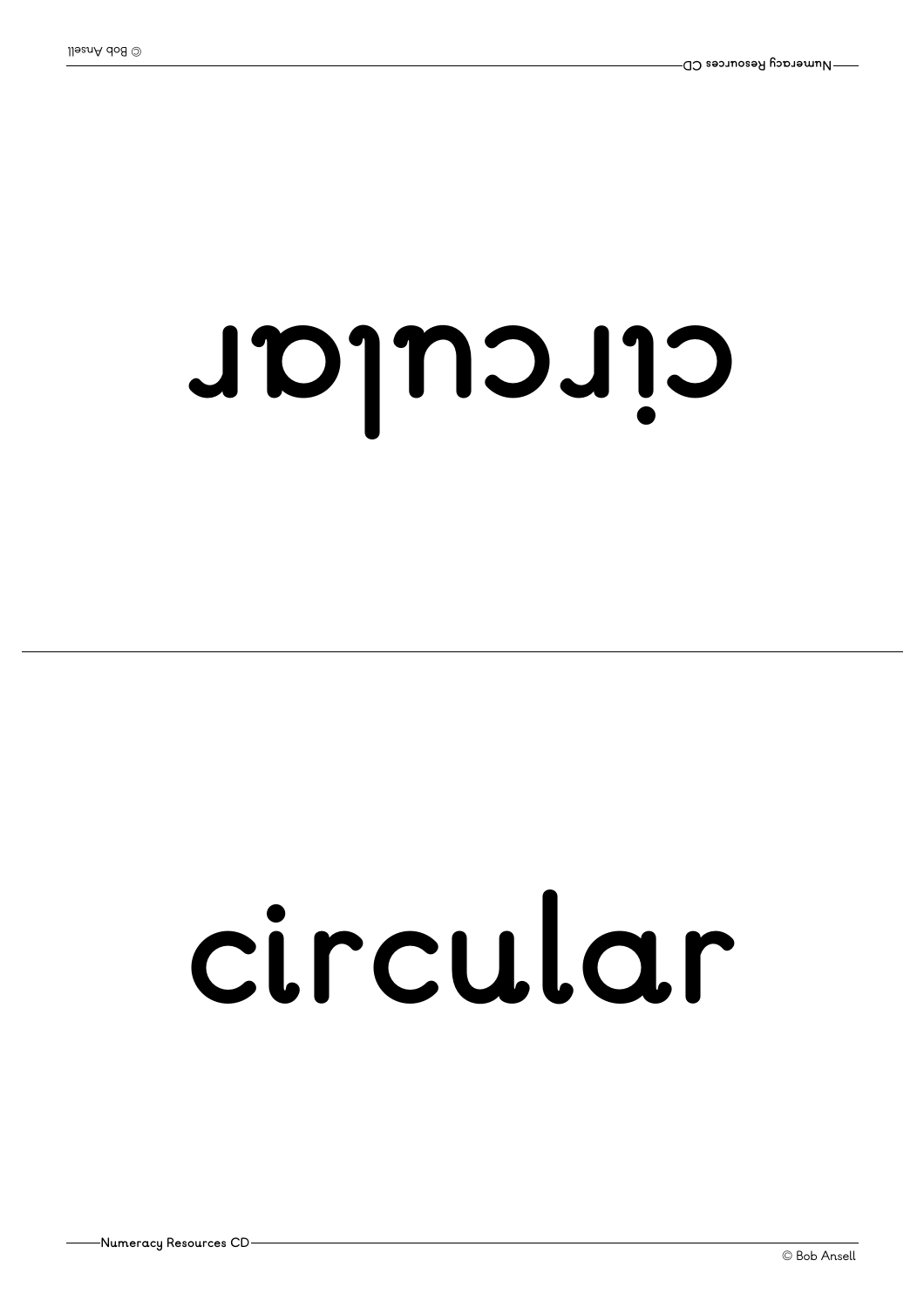#### **el cri c-i mes**

#### **semicircle**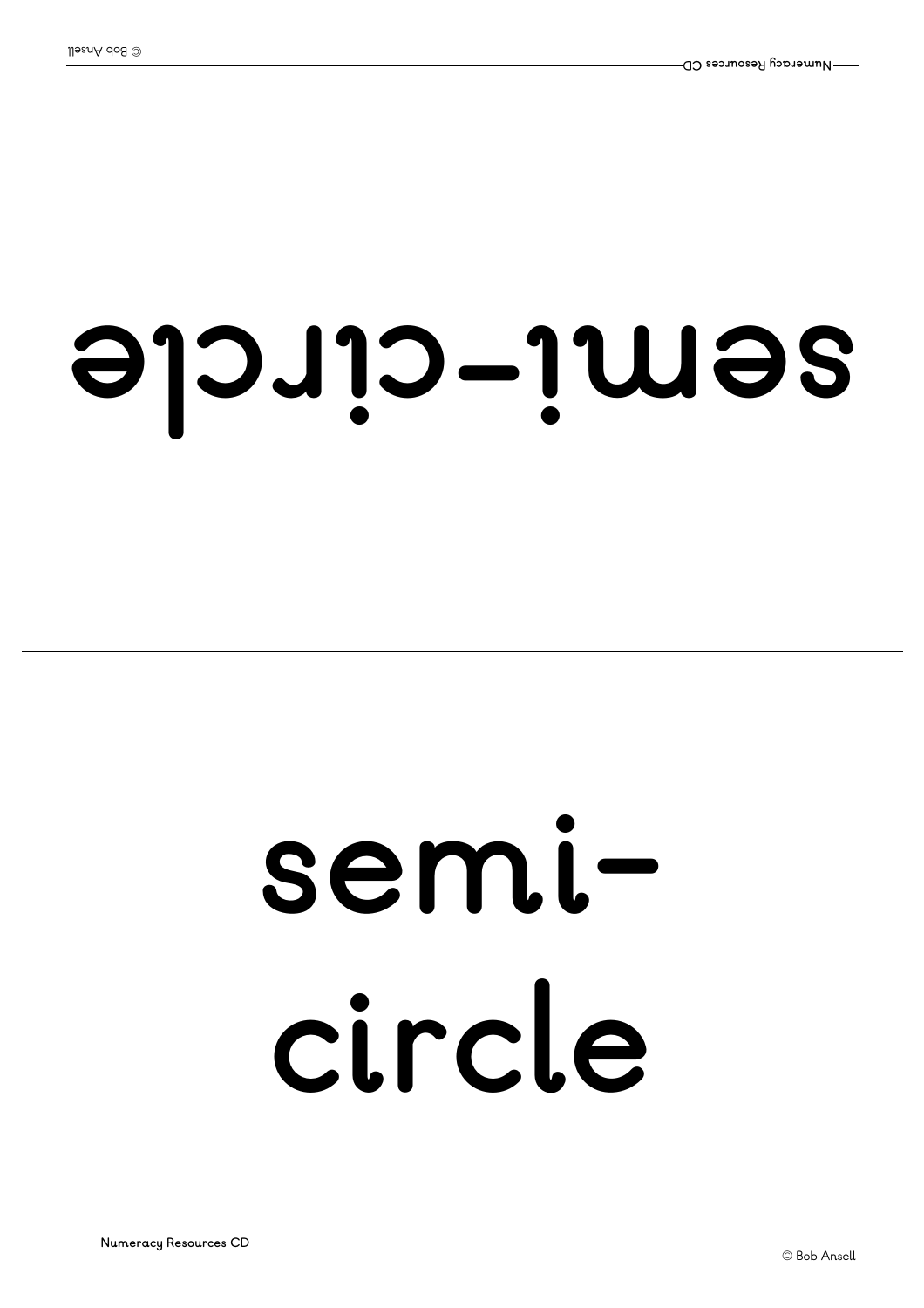### **el gnai rt**

## **triangle**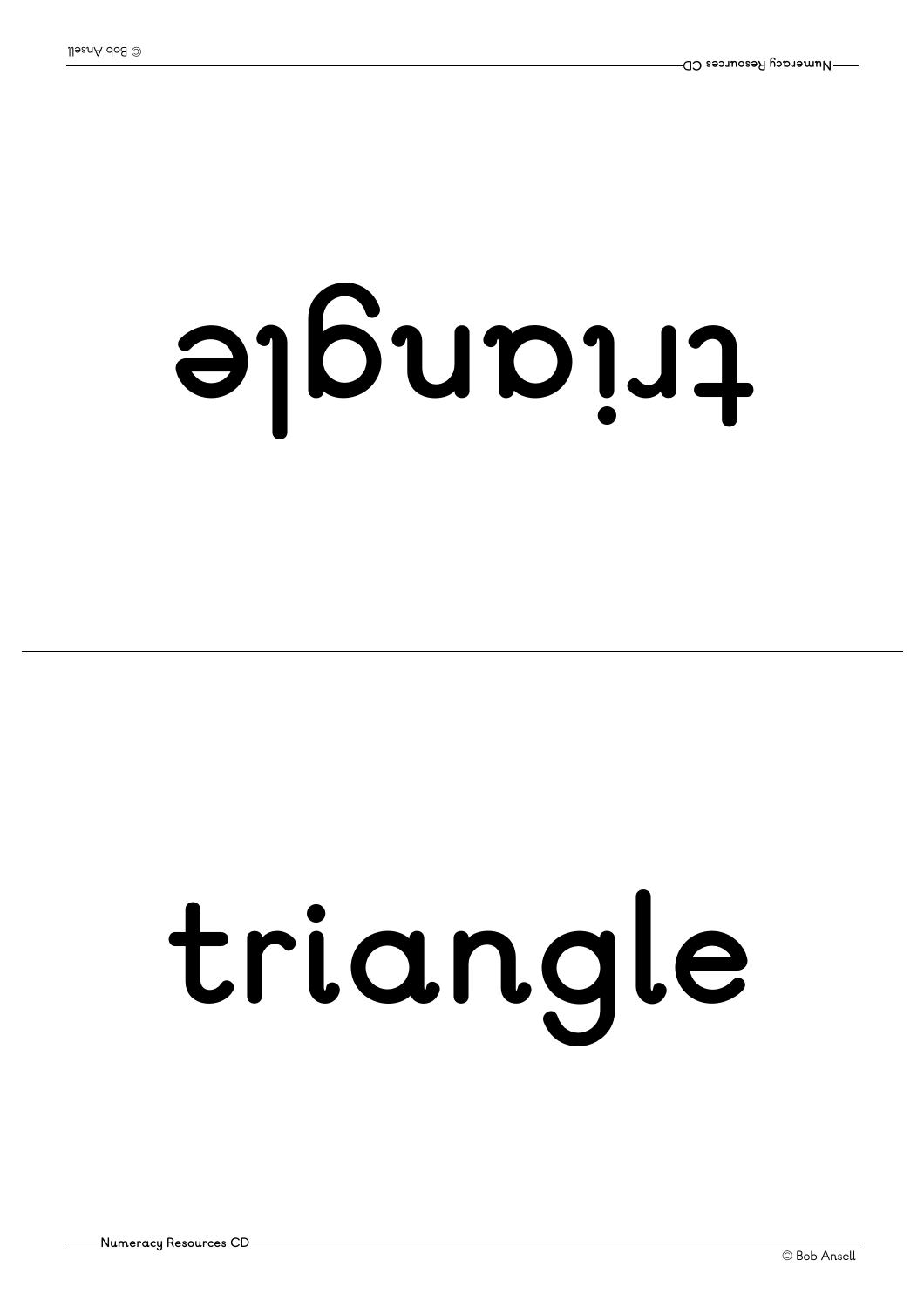# **<sup>r</sup> al ugnai rt**

## **triangular**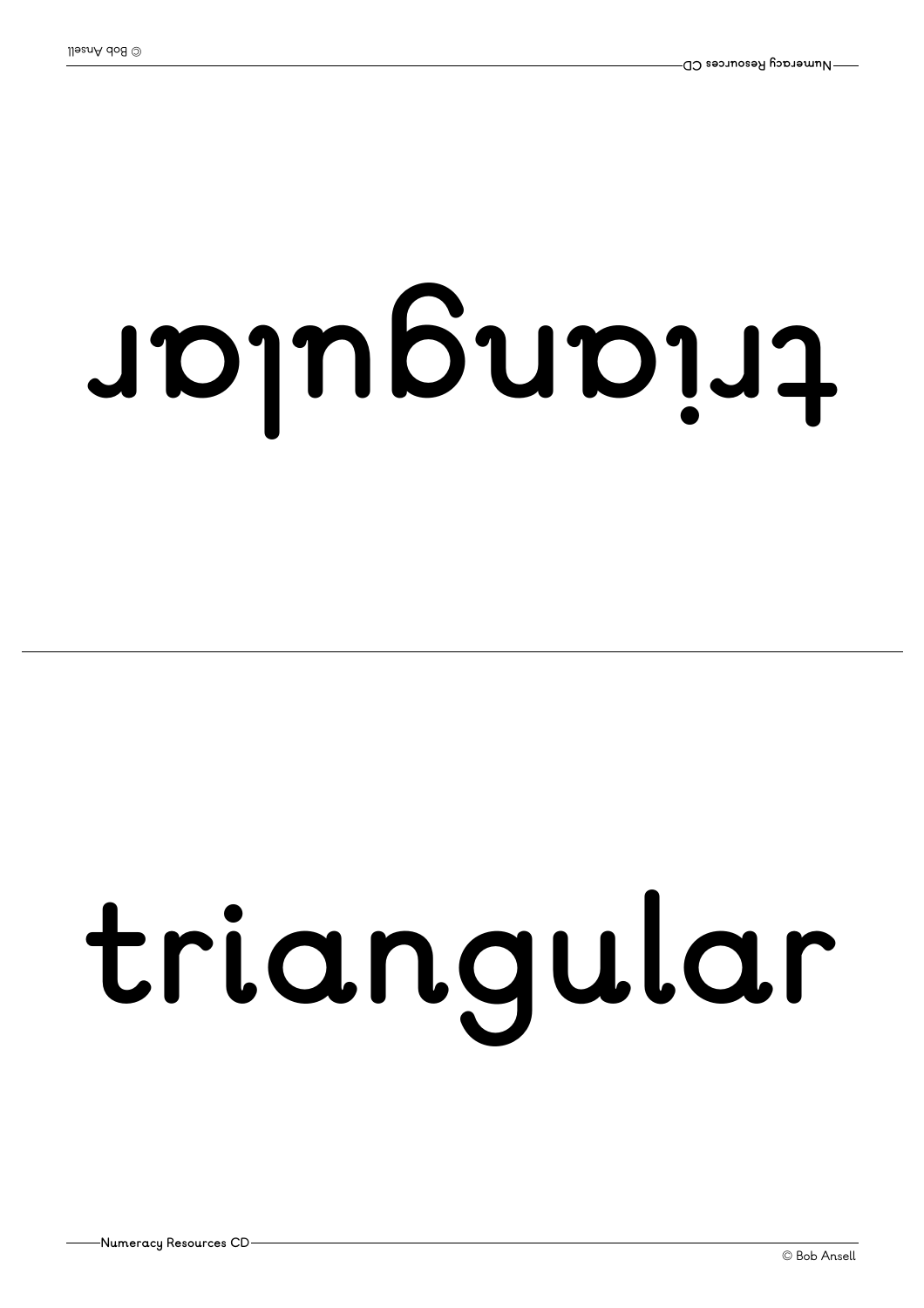## **l ar et ali uqe el gnai rt**

## **equilateral triangle**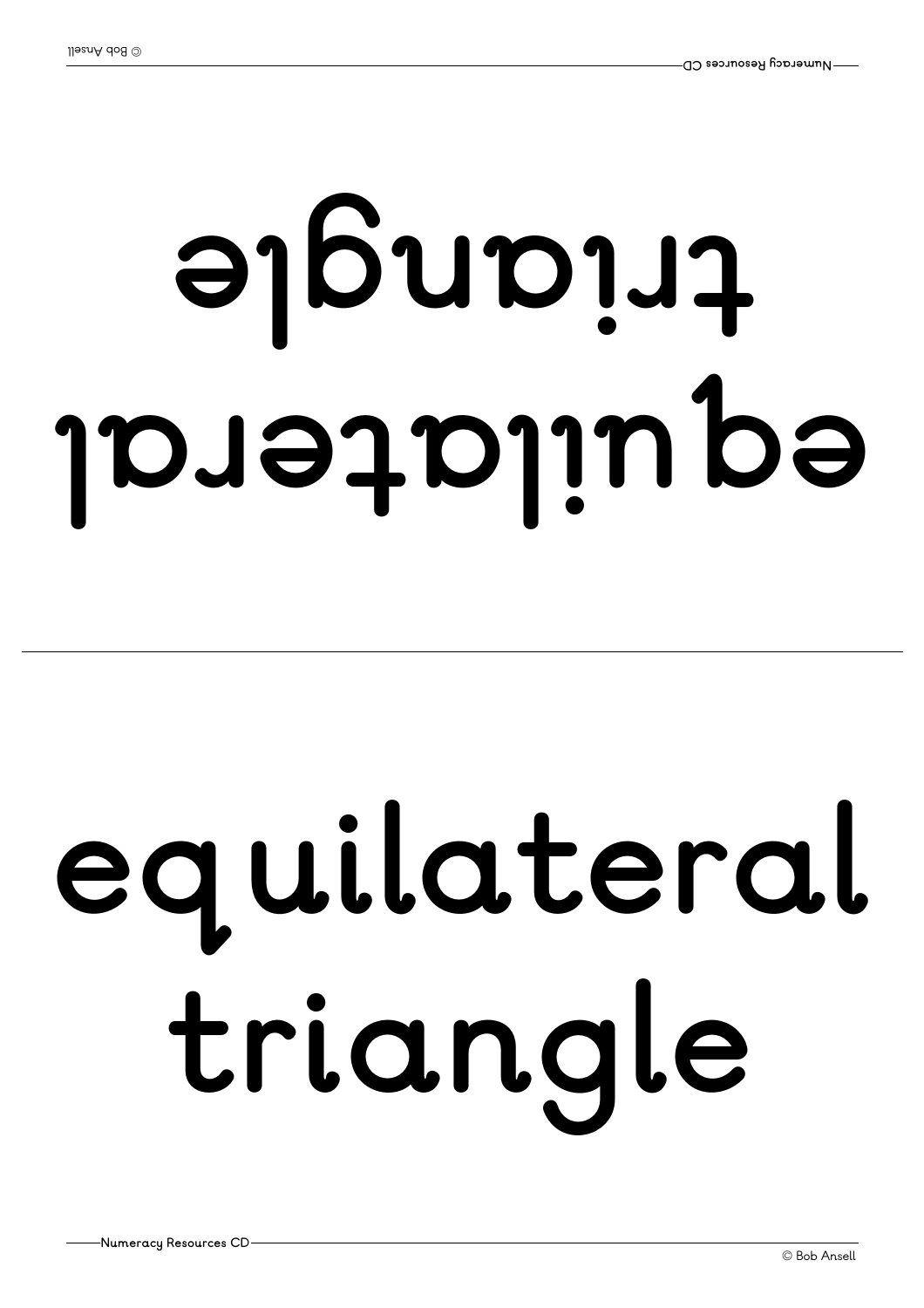### **sel ecsosi el gnai rt**

## **isosceles triangle**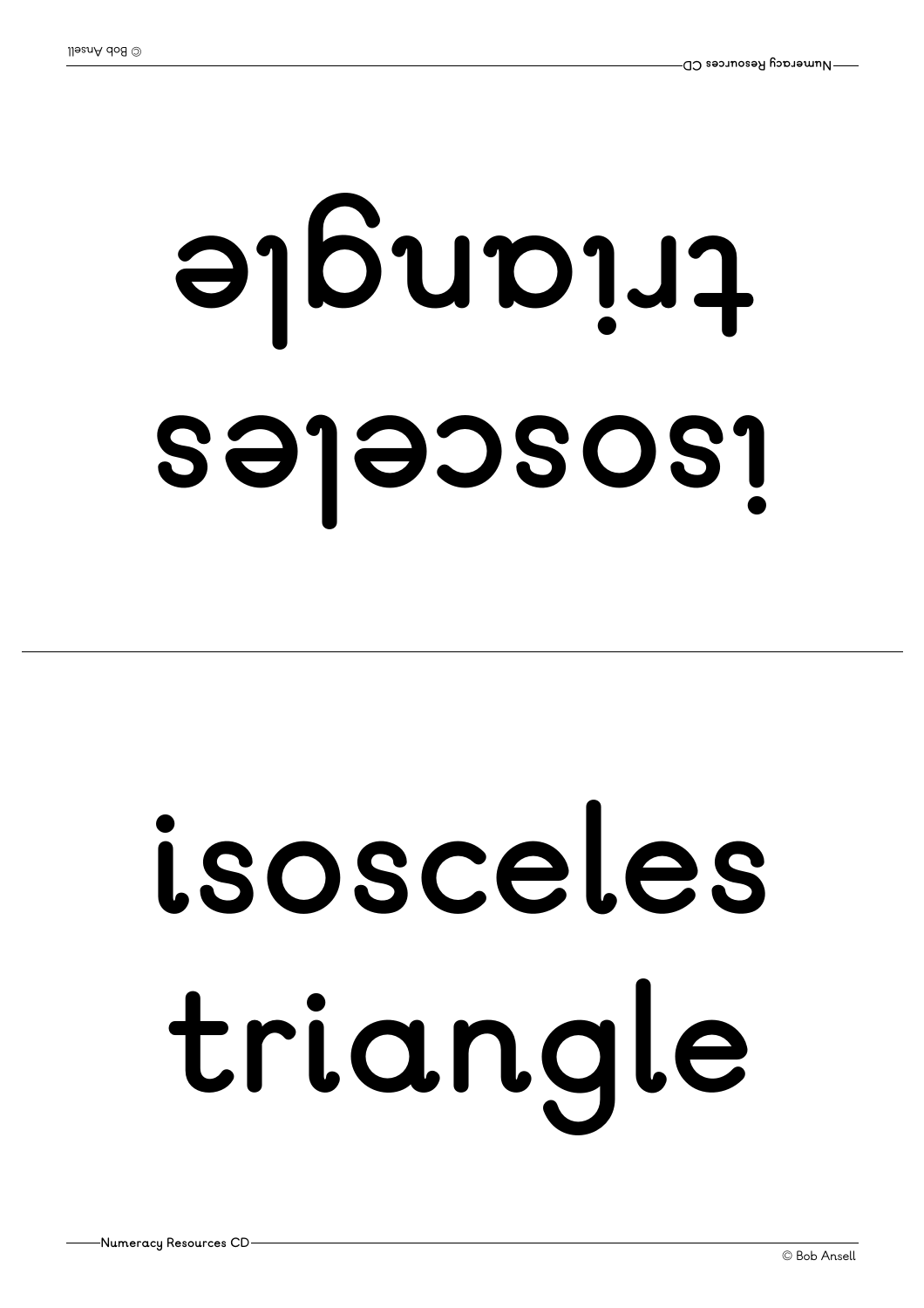## **enel acs el gnai rt**

## **scalene triangle**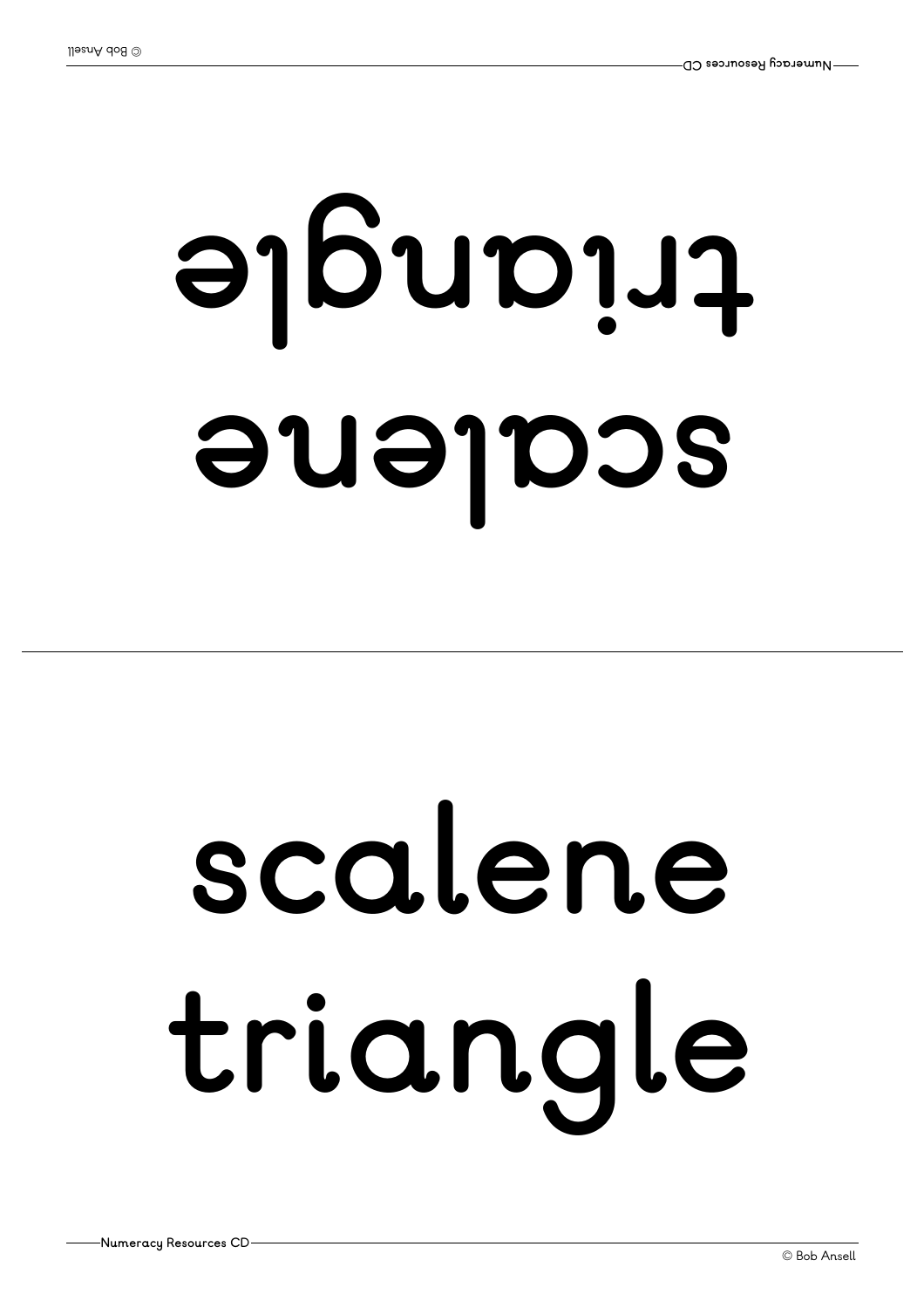#### **er auqs**

#### **square**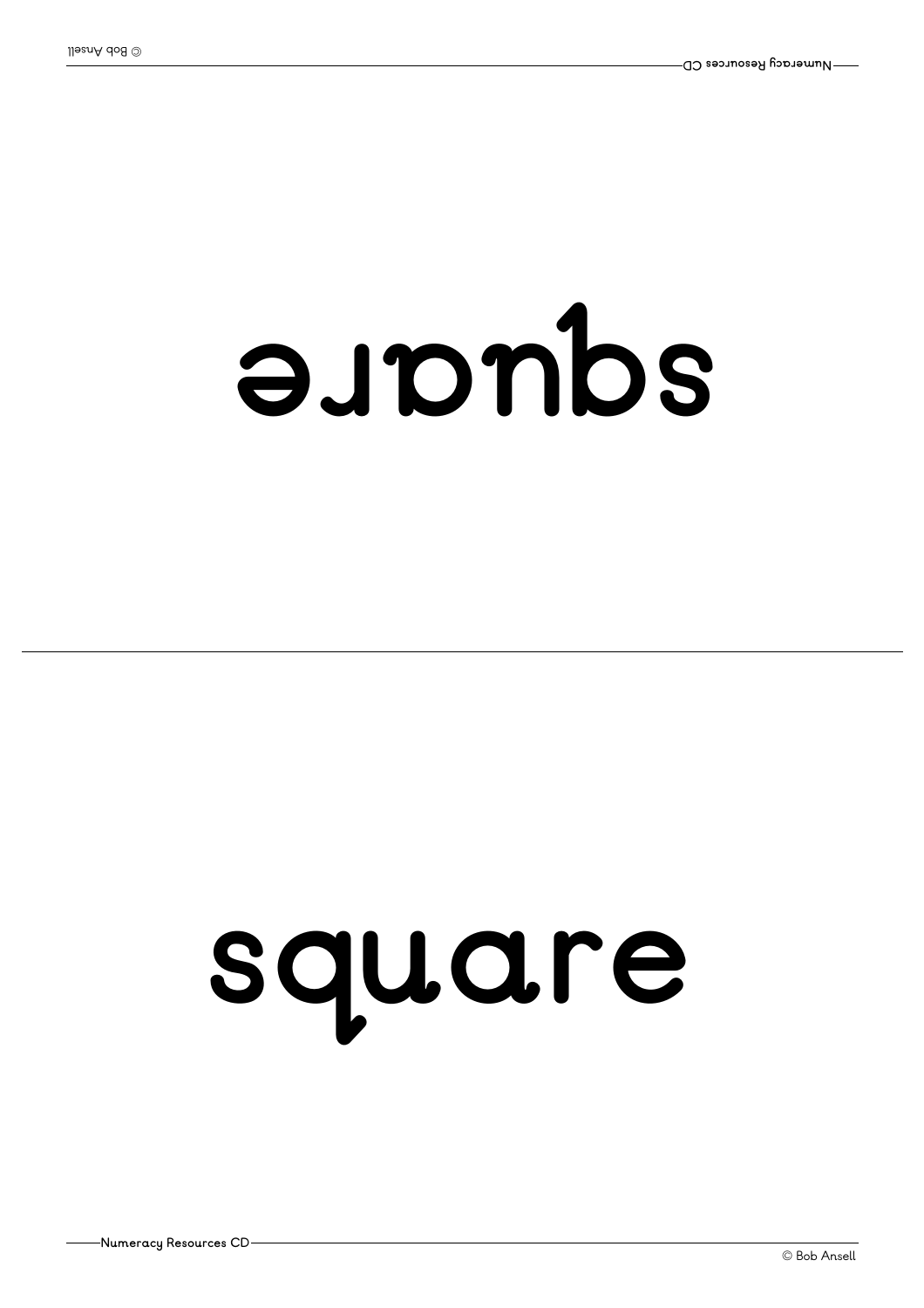#### **<sup>s</sup> ub mohr**

#### **rhombus**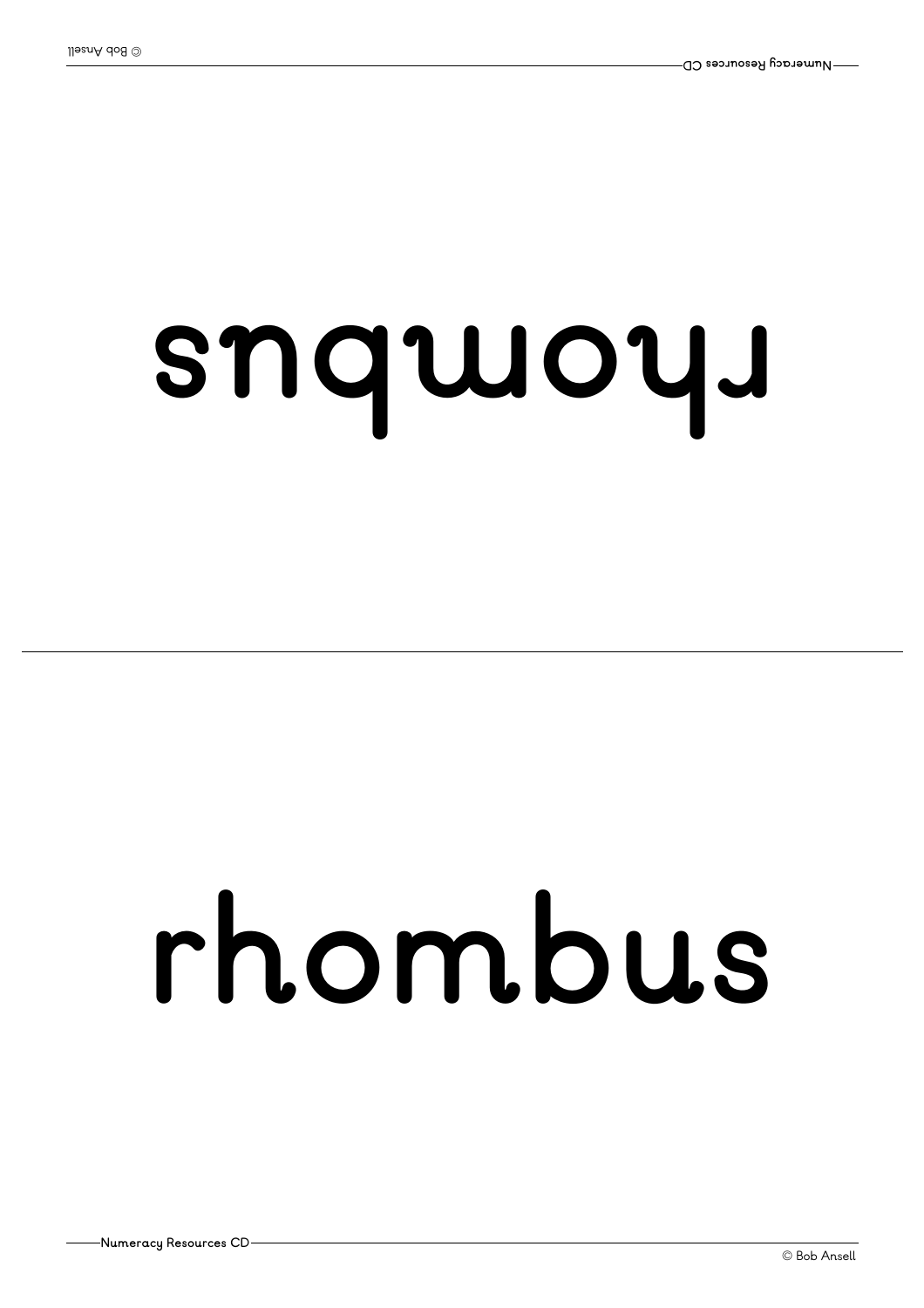## **el gnatcer**

## **rectangle**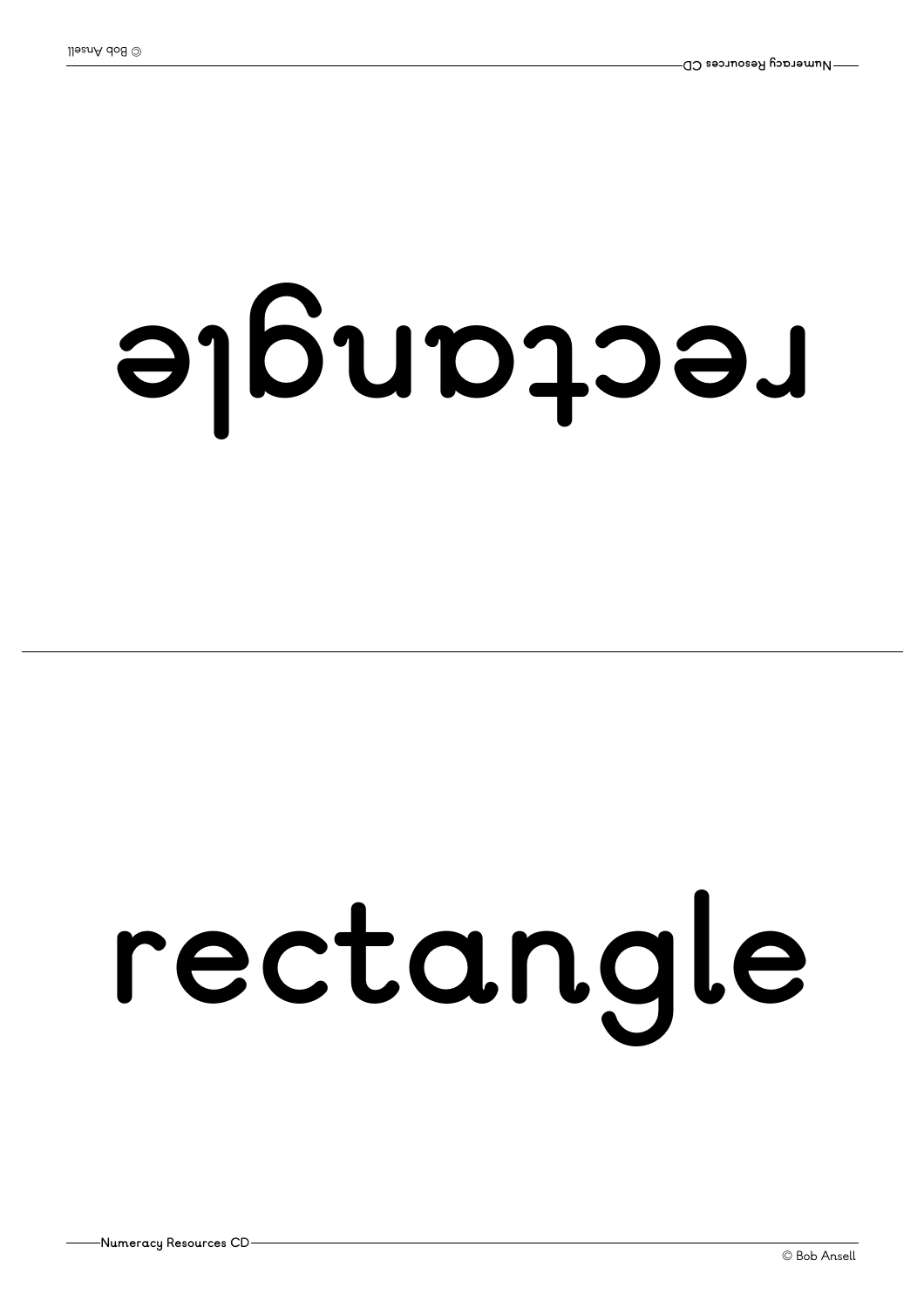### **<sup>r</sup> al ugnatcer**

## **rectangular**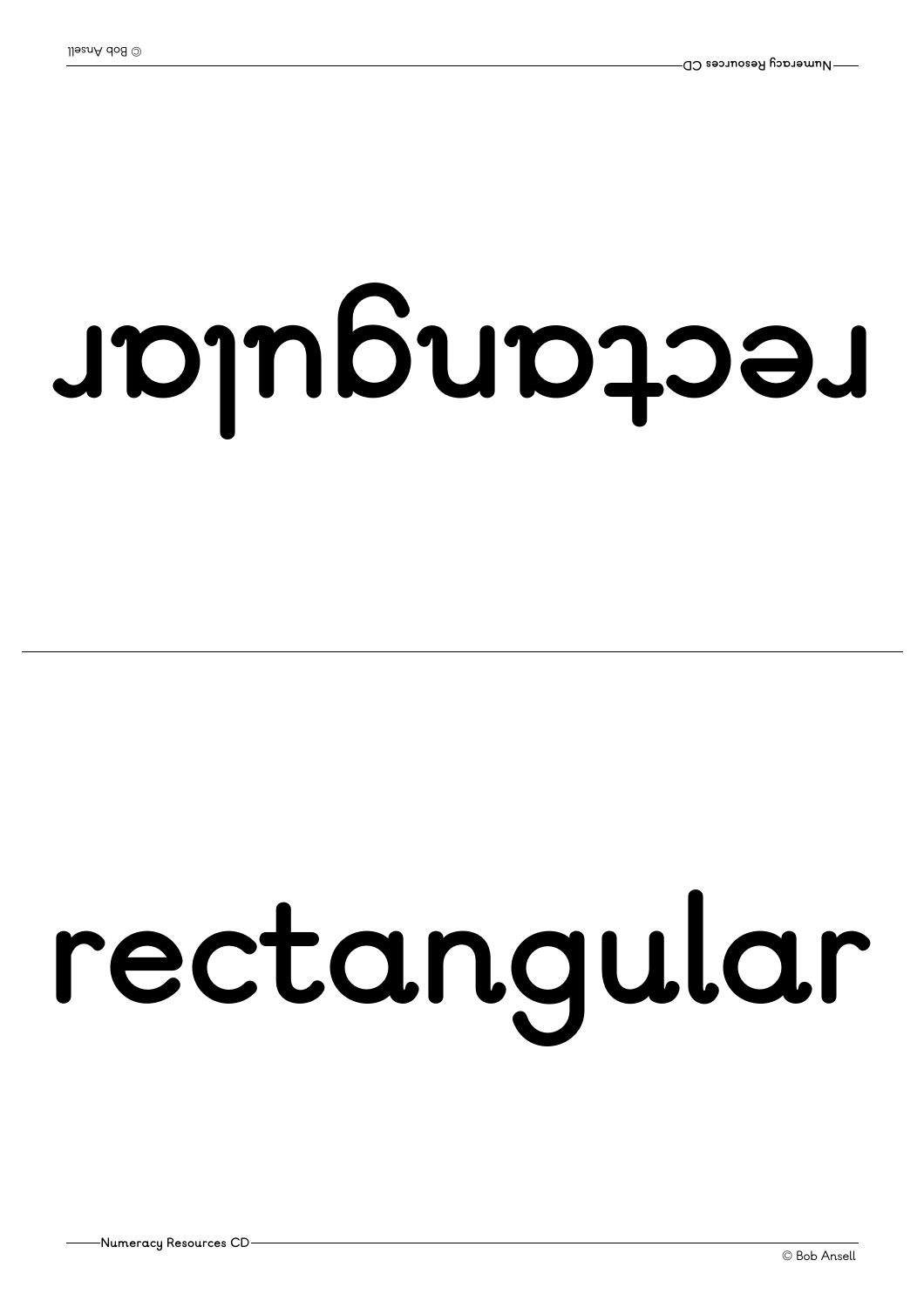# **gnol bo**

## **oblong**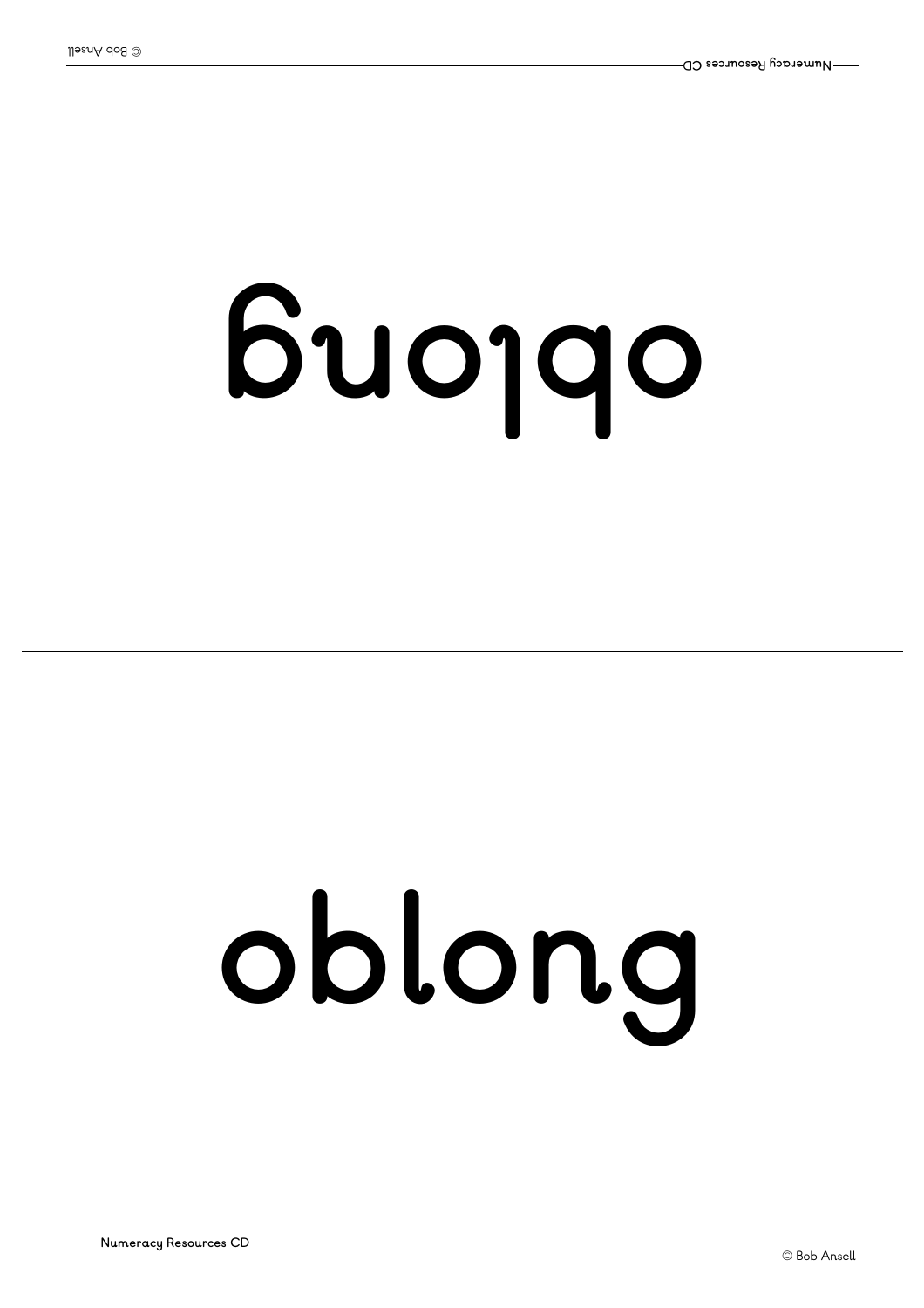### **nogatnep**

### **pentagon**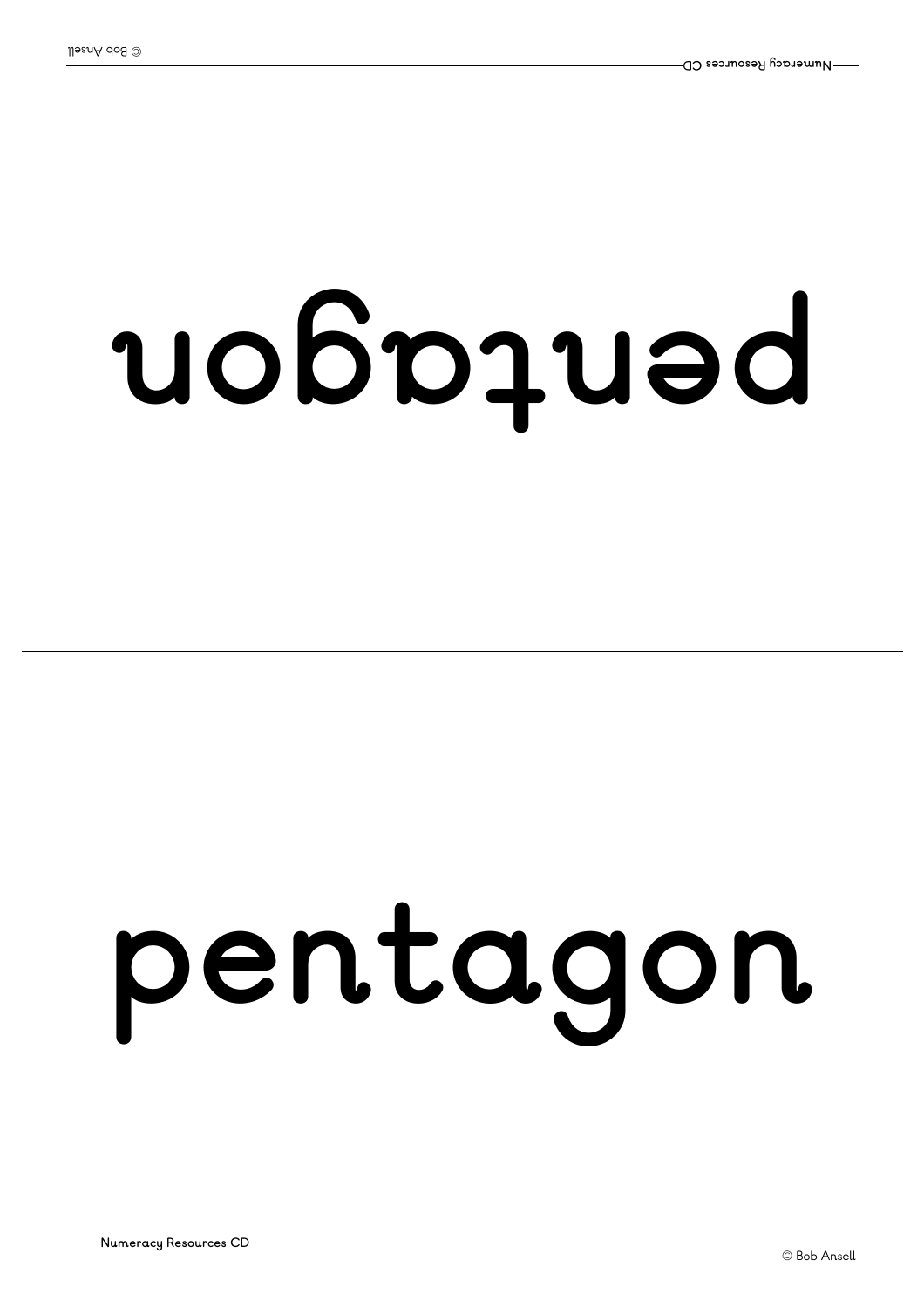### **l anogatnep**

### **pentagonal**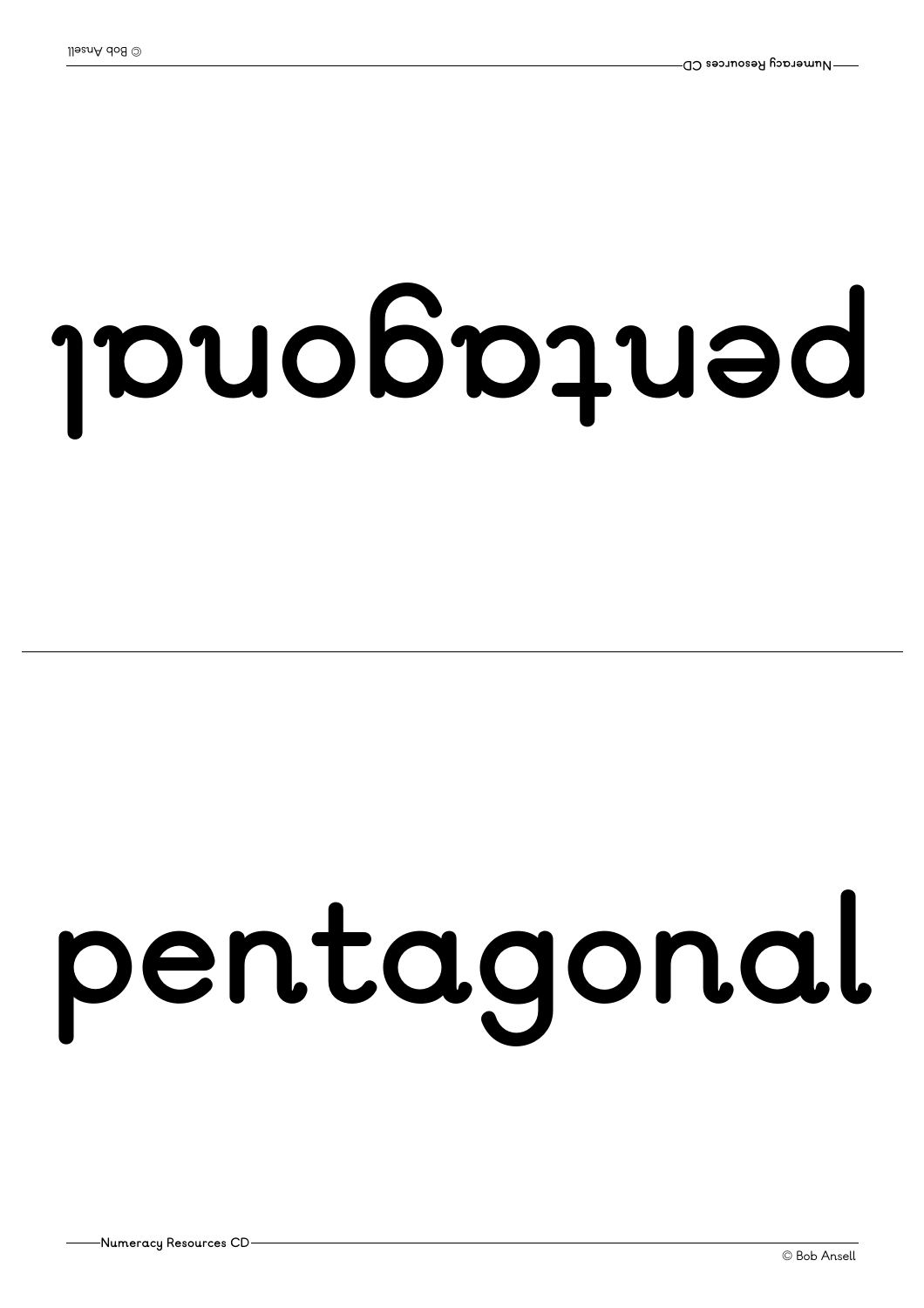### **nogaxeh**

## **hexagon**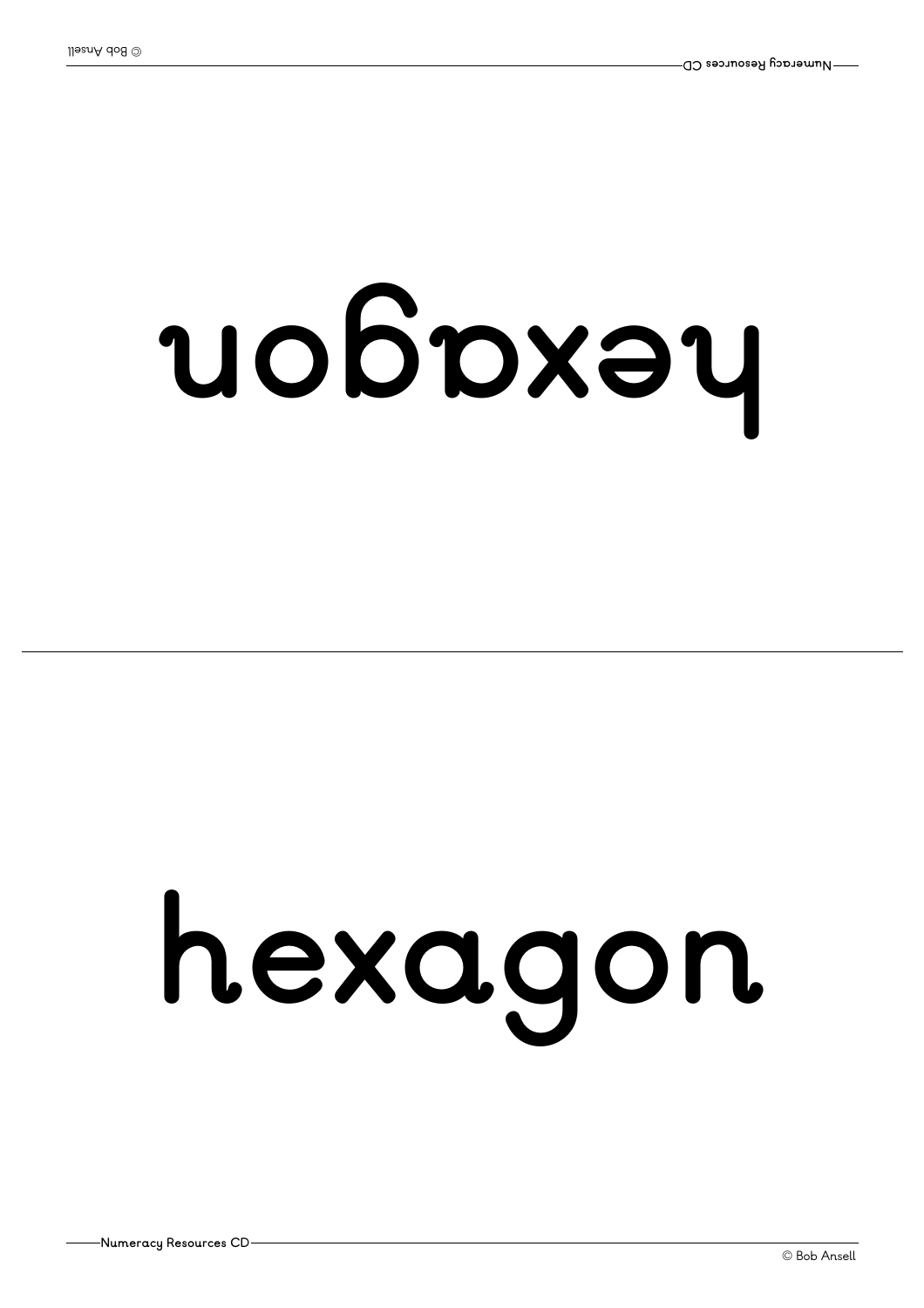### **l anogaxeh**

## **hexagonal**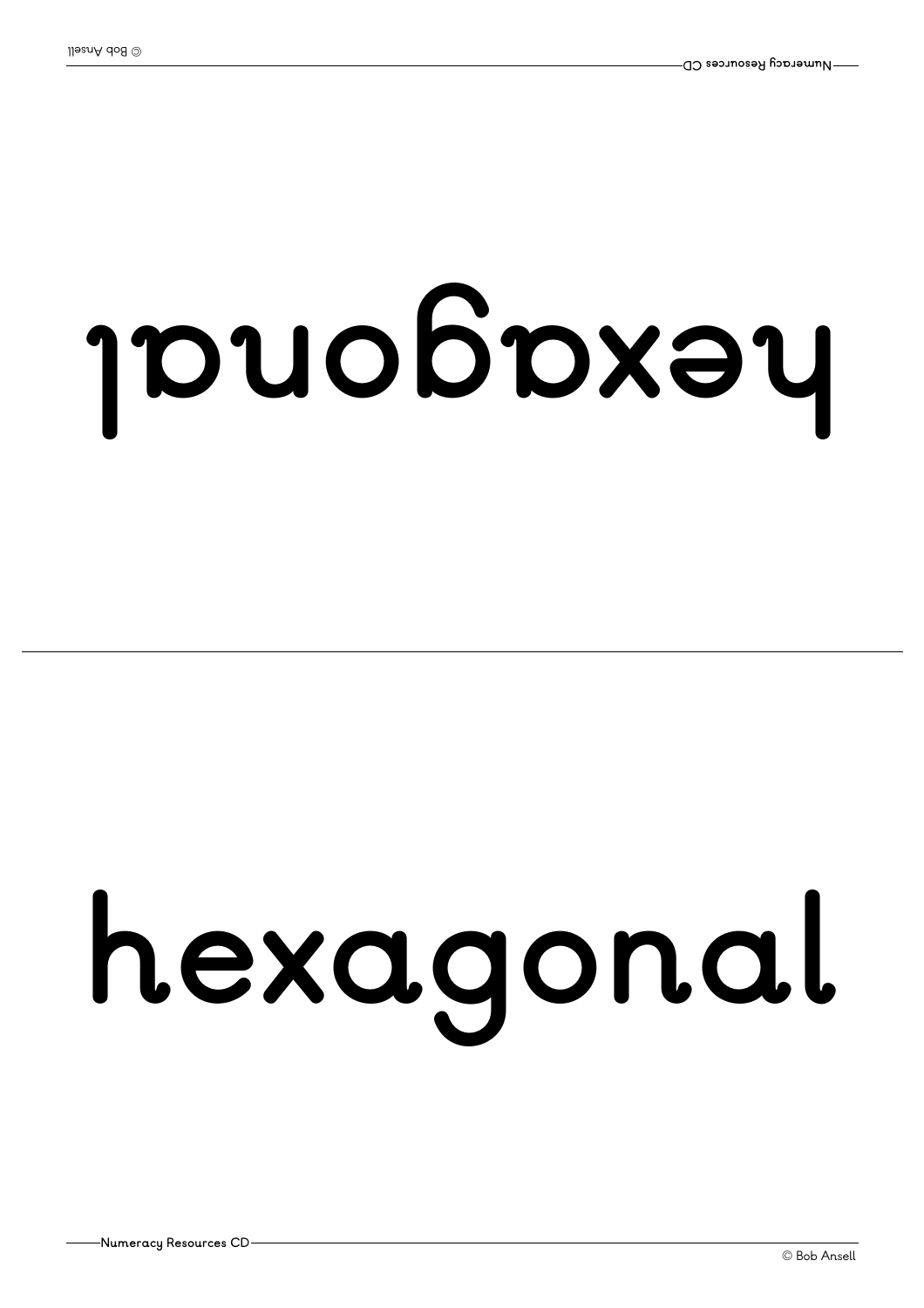## **nogatpeh**

## **heptagon**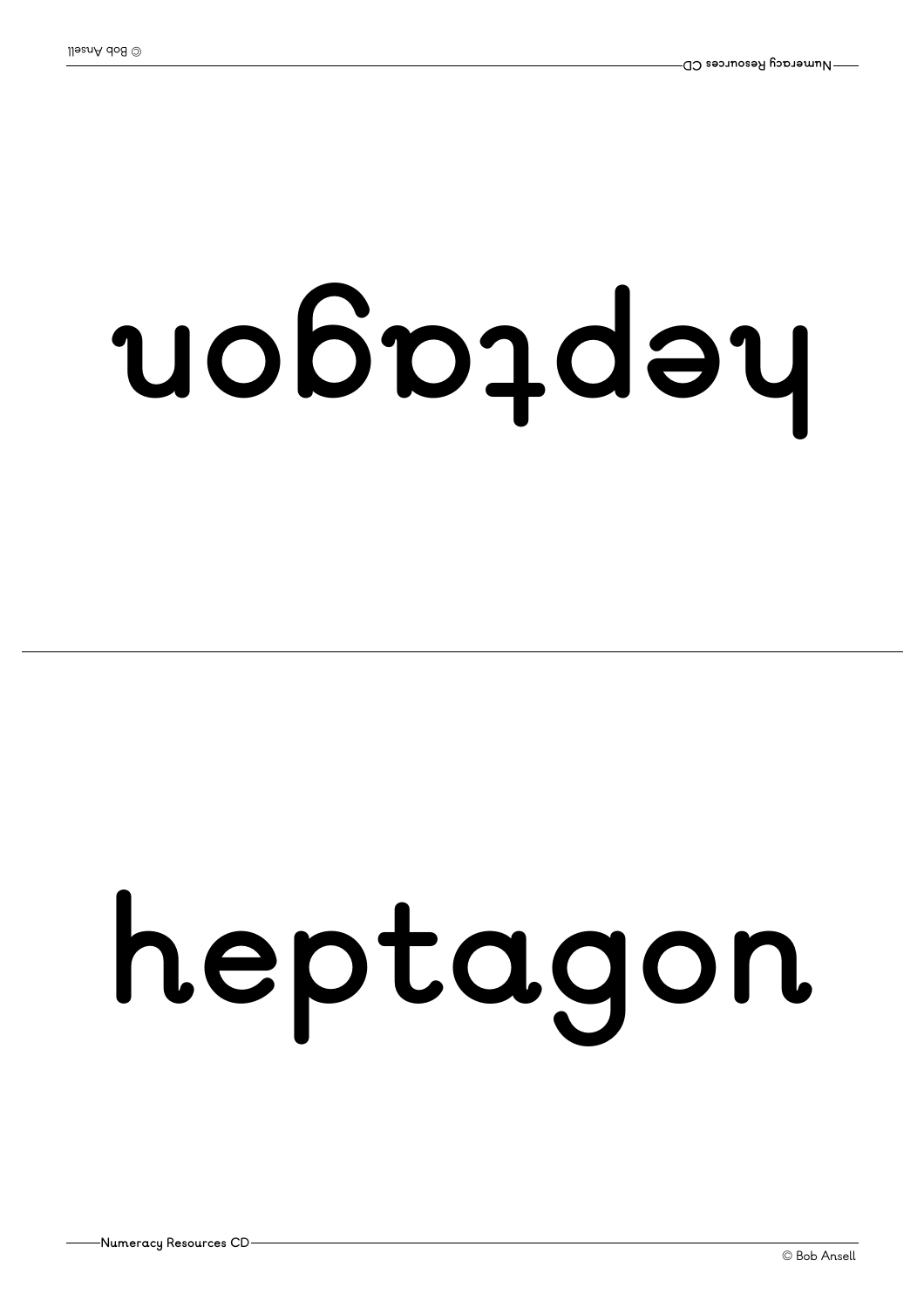### **nogatco**

### **octagon**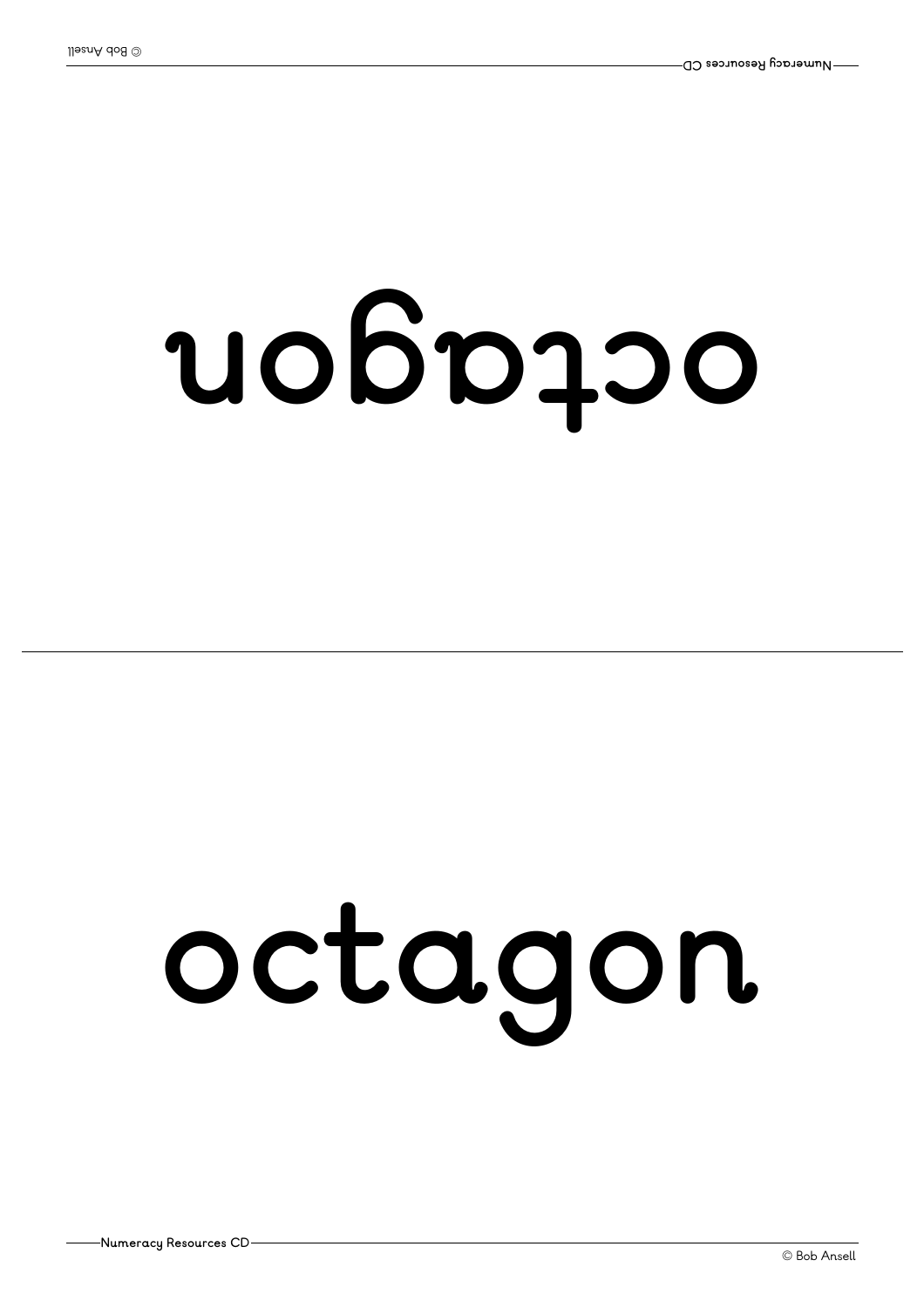### **l anogatco**

## **octagonal**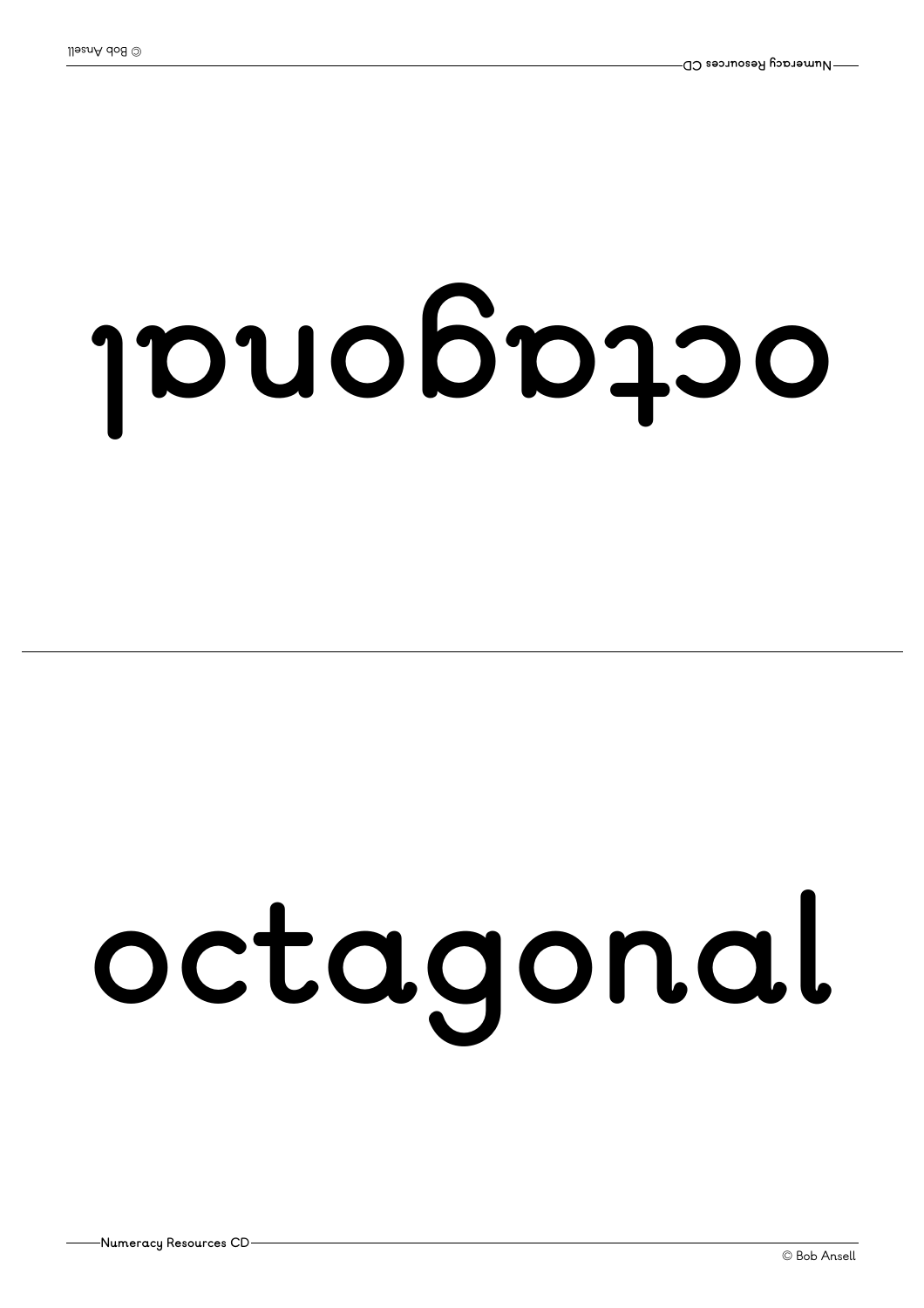# **nogyl op**

# **polygon**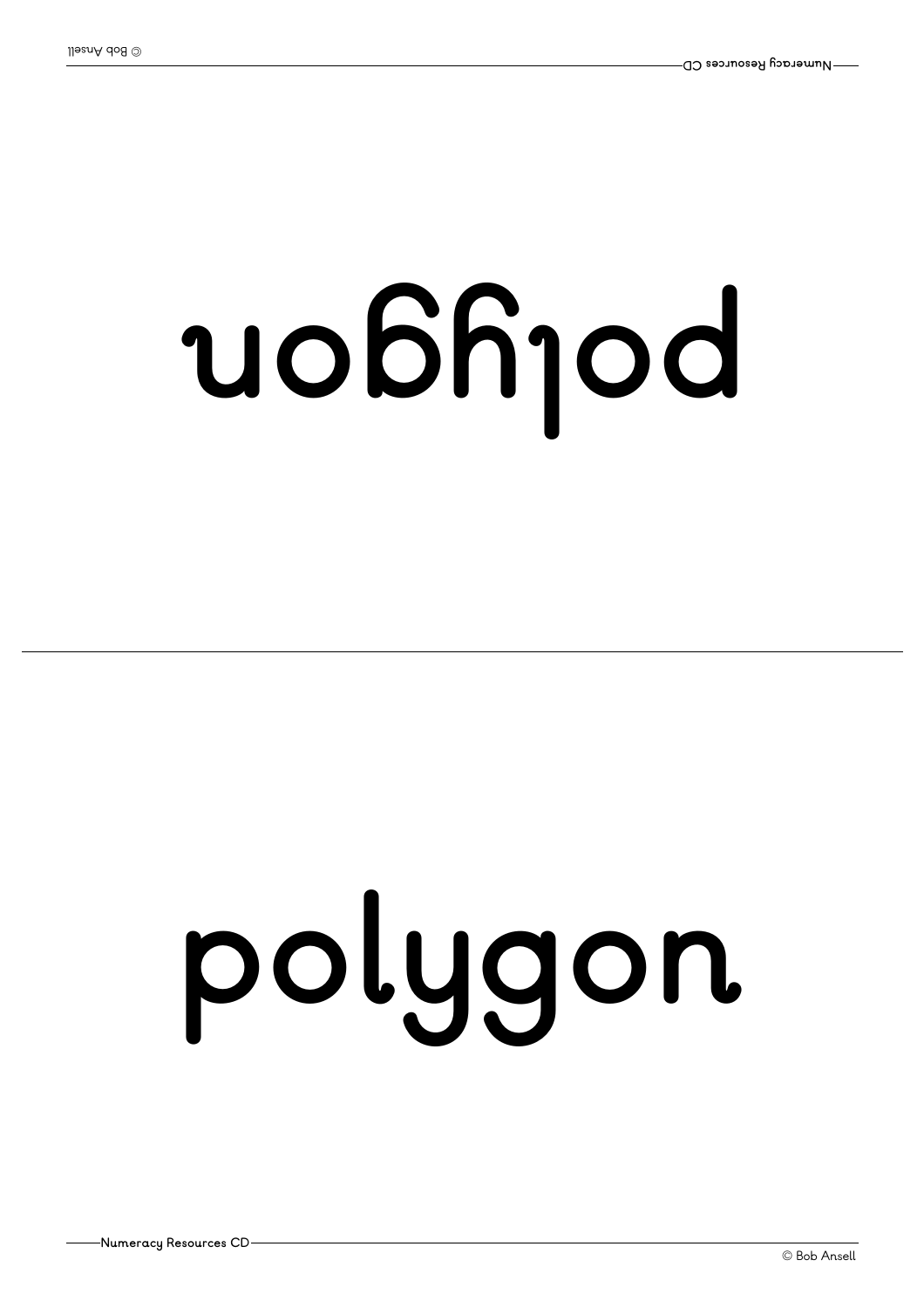#### **l ar et alir dauq**

#### **quadrilateral**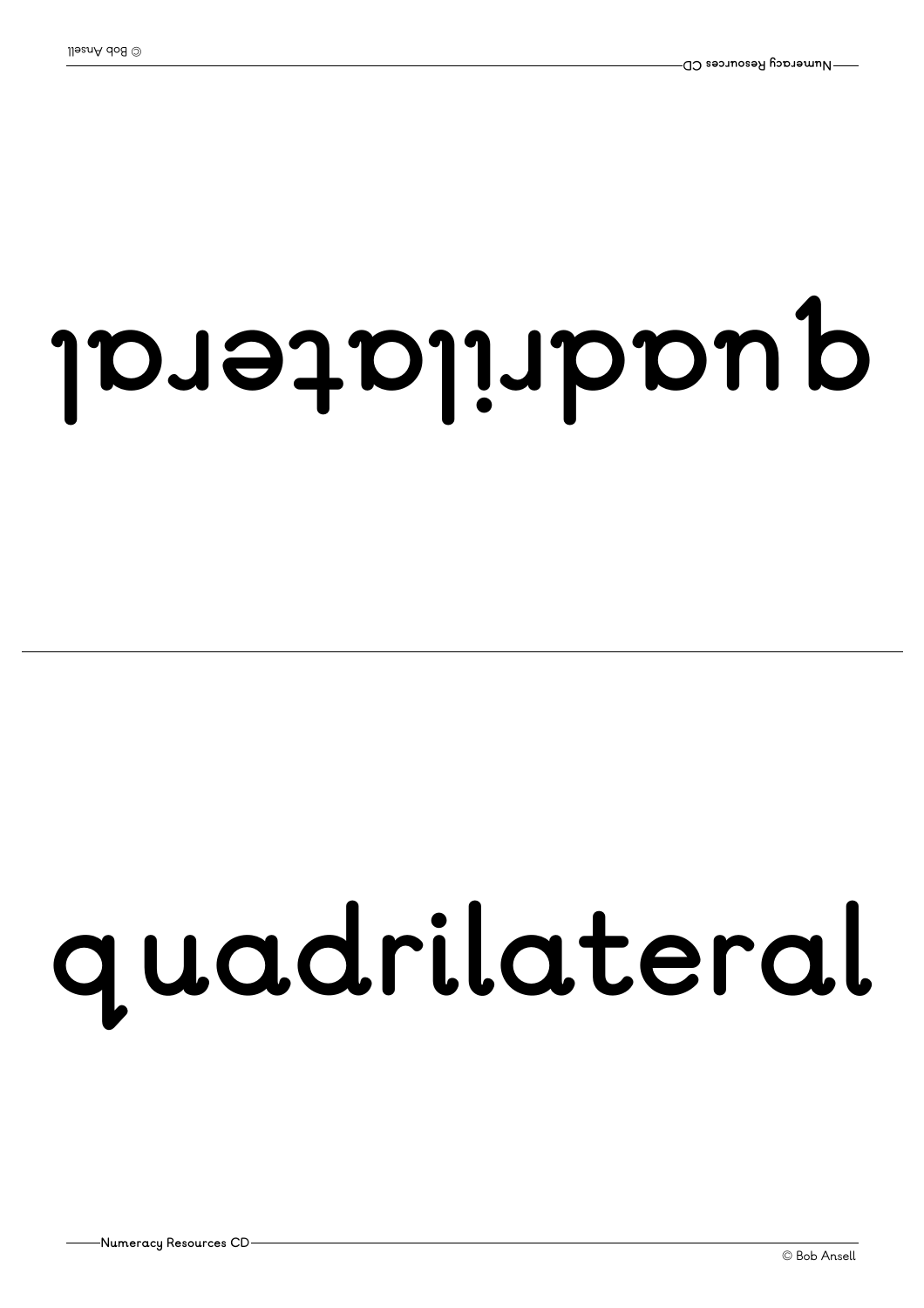#### **eti k**

#### **kite**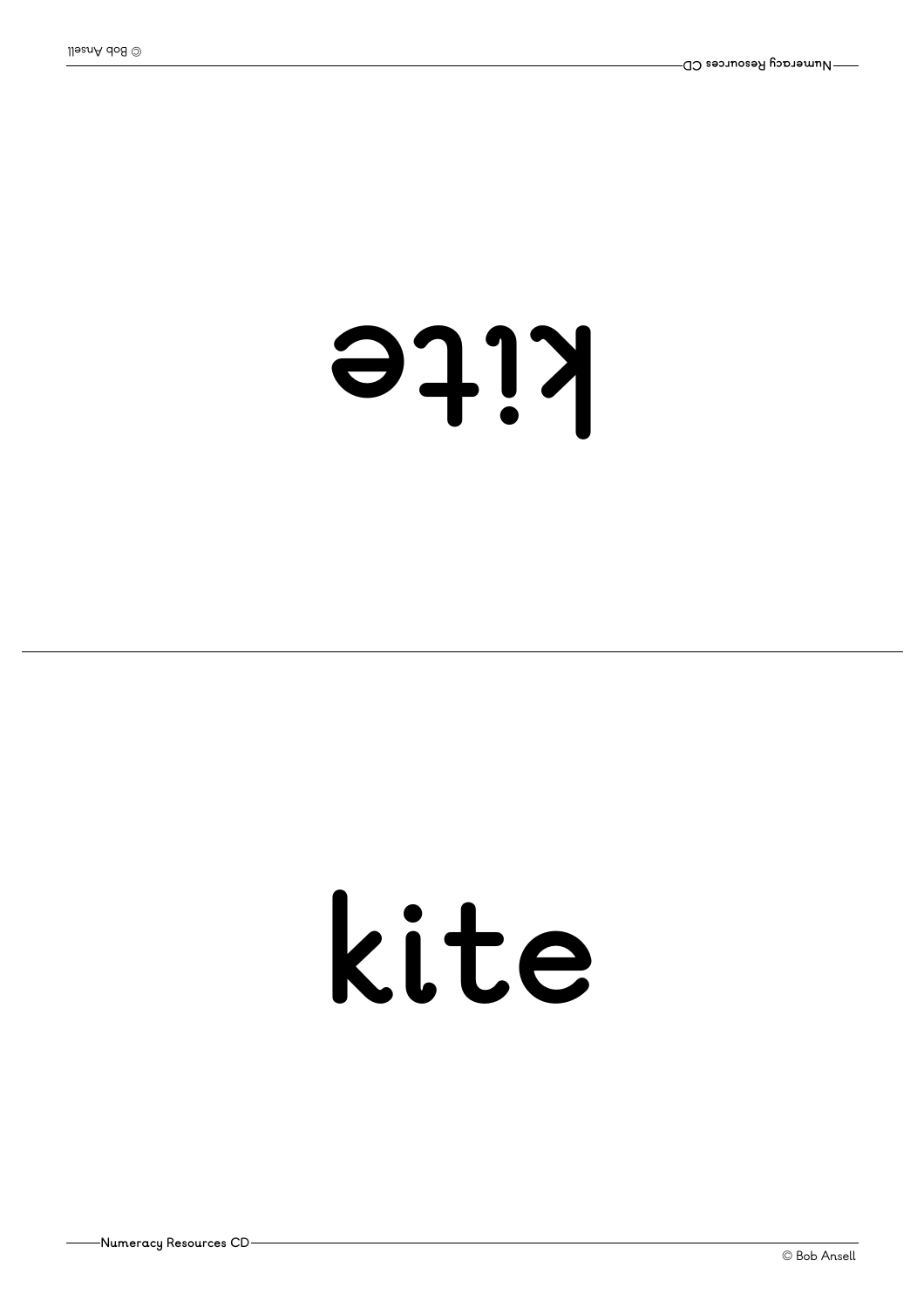### $u$  boys and

#### **parallelogram**